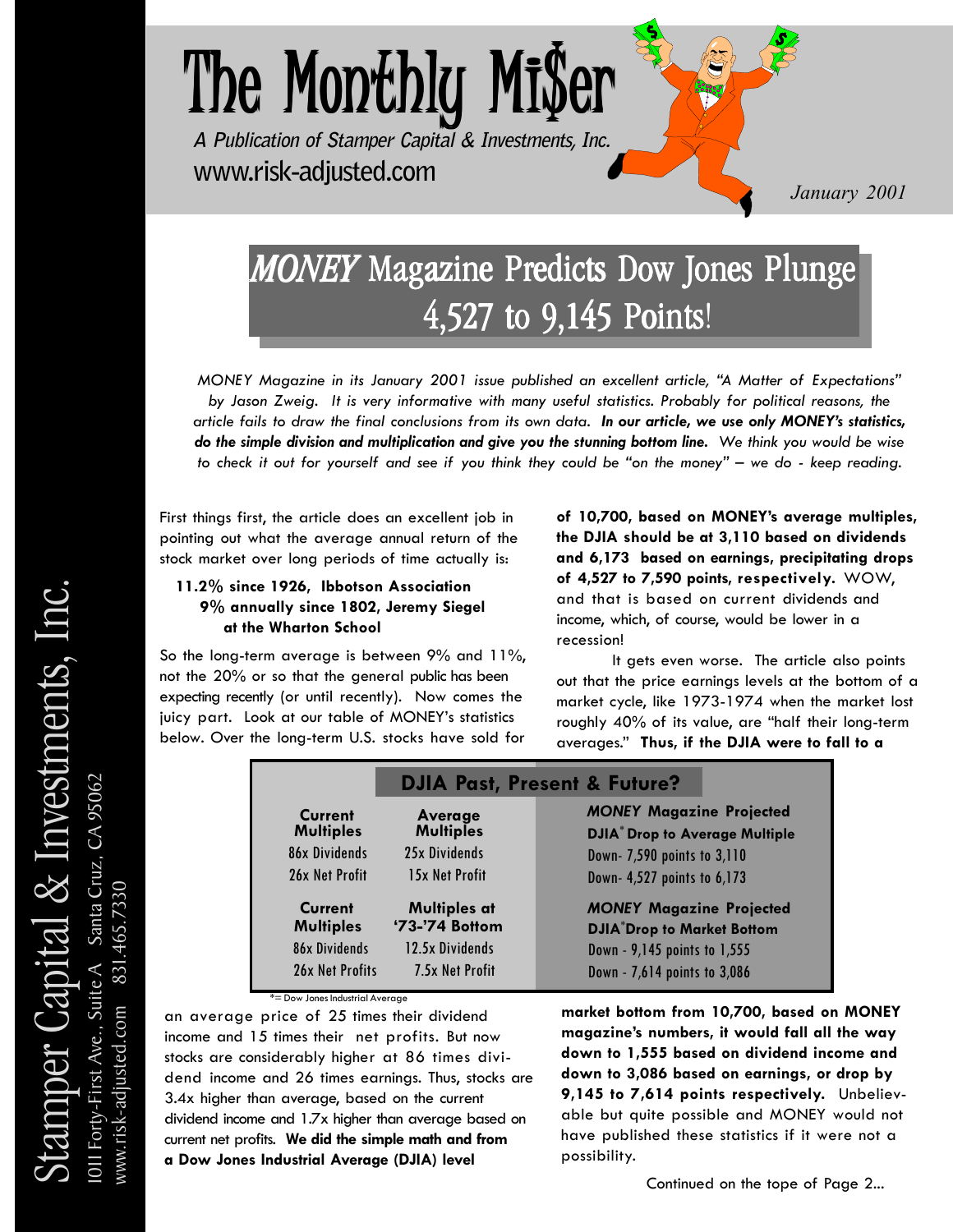The article goes on to make a couple of other important points. First, while the average annual return of the stock market over long periods of time is between 9% and 11%, only in a few years were those averages actually

achieved. **In fact, most of the** time "the returns were all over **the place, from a 43.3% loss in 1931 and a 26.5% drop in 1974 to a 52.6% gain in 1954 and a 54% surge in 1933.î** It goes on to state, "Its not surprising for short-term results to differ from what you expect for the long run; in fact, its normal. So brace yourself

**for the 17 years that ended in 1982.î**

Our point, based on the above; if you can earn anything near the long-term average annual equity return of between 9% and 11% with substantially less risk (or volatility), it's a slam dunk decision, especially

|                                        |                                                                      | <b>Stock Market Volatility</b>                                                            |
|----------------------------------------|----------------------------------------------------------------------|-------------------------------------------------------------------------------------------|
| Annual<br>Return                       | <b>Time</b><br><b>Period</b>                                         | <b>Source</b>                                                                             |
| $-43.3%$<br>$-26.5%$<br>52.6%<br>54.0% | year 1931<br>year 1974<br>$\overline{year}$ 1954<br><u>year 1933</u> | Money Magazine<br><b>Money Magazine</b><br><b>Money Magazine</b><br><b>Money Magazine</b> |

for surprises [!!!]" - especially from current levels. Another key point and accompanying statistic that might surprise you: "....bonds could beat **stocks for surprisingly long periods, as they did for the 20 years that ended in 1948 and again**

when stocks are at such lofty levels. **After all, do you really want the value of your investment account shooting up and down dramatically out of your control? If itís in stocks, hopefully its not down** 50% or more when you retire**with stocks timing does turn out to be every thing!** We believe long-term investments

are ultimately for retirement purposes, and not necessarily the get rich quick scheme many equity investors have become accustomed to. If you want to earn equity size returns with dramatically less risk, call Stamper Capital & Investments, Inc. today.



**two sinking fund calls is**

## Buy of the Month **Buy of the Month**

 *For Our Private Accounts*

### **Equity-Sized Returns at a Fraction of the Risk!**

On December 12th, 2000, we made an exceptional purchase of 90 bonds (90,000 par value) at a compelling level: **+0.72 % to +8.37%!!! more than similar risk U.S. Treasuries (on a pre-tax equivalent basis)**.

Our purchase of 90,000 is 25% of the outstanding bonds.

of the issue that is outstanding will almost certainly absorb some of the

On 2-1-01 there is a sinking fund call at 100 for 30,000 bonds. Our purchase yield to that date is  $-2.147\%$ ; however, the yield steps up rather dramatically to the successive sinkers. The second sinker on 8-1-01 is for 60,000. Our purchase yield to that sinker is  $+6.86\%$ , tax-free. **Our absolute worst case return if the maximum amount of our bonds are used for the first** Lucas County, Ohio Riverside Hosp. 9.5% due 8-1-04 Rated AAA by S&P and by Moodyís **Escrowed to Maturity in U.S. Government Securities** Non-callable Sinking Fund began 8-1-86, next sinker 2-1-01 Pre-Tax Yield to Date Tax-Free Equivalent Treasury Spread Duration First Sinker 2-01-01 - 2.15% -3.55% 6.09% -964 b.p. 0.1 years 2nd Sinker 8-01-01 6.86% 11.35% 6.00% 535 b.p. 0.6 years **Absolute Worst Case 4.06% 6.72% 6.00% 72 b.p. 0.5 years Average Life 7-5-02 8.38% 13.87% 5.50% 837 b.p. 1.4 years**

 sinking fund calls. Assuming equal treatment, our yield steps up rather dramatically to an 8.38% tax-free yield to the 7-5-02 average life, which translates into 13.87% pre-tax equivalent, that's 8.37% (837 basis points) more than what comparable U.S. Treasuries

yield.As for credit quality, this bond is escrowed to maturity in U.S. Governments, thus having essentially the highest credit quality

**4.06% tax-free.** The 6.86% return on the remaining 60,000 bonds would more than offset the loss on the 30,000 bonds.

 To equate the tax-free yields to taxable yields (like a CD or Stock Market return), we translate them into pre-tax equivalent yields: dividing by (1-tax rate), using the highest federal income tax bracket of 39.6% for our calculations. Adjusting the 4.06% by considering only Federal taxes, the pre-tax equivalent is 6.72% or +0.72% (72 basis points) more than comparable U.S. Treasuries.

 Importantly, we expect to receive better than the worst possible treatment by the sinking fund calls. The other 75%

available. Accordingly, it has the highest rating of AAA from both S&P and Moody's.

 You can see this investment will earn, on a pre-tax equivalent basis, between +0.72% to +8.37% more than a similar risk U.S. Treasuries. In fact, if our position is treated better than average with respect to the sinking calls, the yield could be even higher. **We expect our total return to be somewhere between 6.86% and 8.38% tax free yields; 11.35% and 13.87% pre-tax equivalents (considering Federal Taxes at the highest bracket), respectively. Thus, our clients should earn substantially more than the 10% average annual return of the stock market with dramatically less risk.**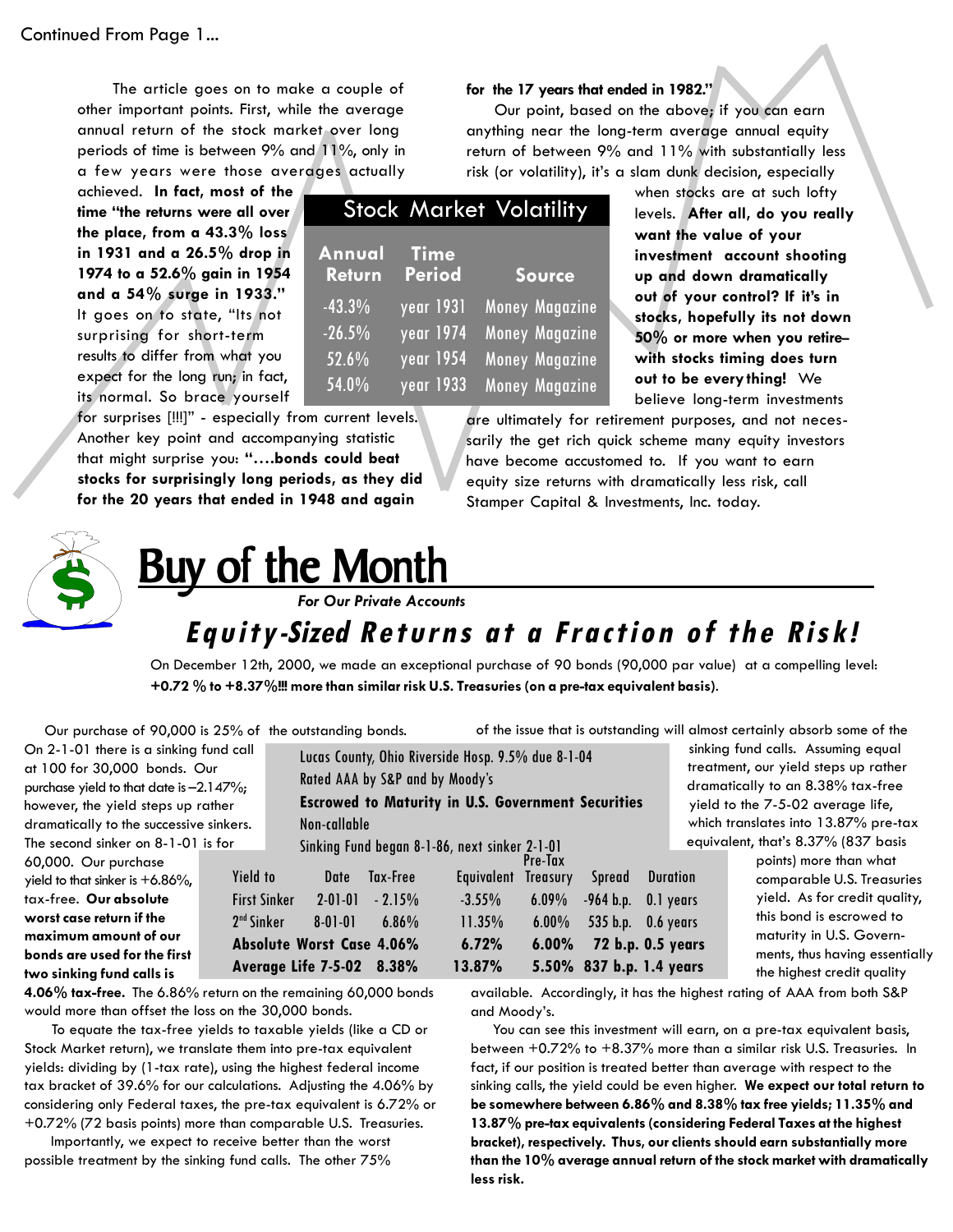# How It Stacked Up!

Earning Equity-Sized Returns at a Fraction of the Risk!

On March 11, 1998 we bought \$90,000 par of the following bond:

 We purchased this bond at 65.3 (65.3% of par) on 3- 11-1998 for a tax-free 2.90% yield to the then next call on 10-1-98 at 66.325. If the bond were to be outstanding all

AAA. Thus, **the bondís credit risk is similar to U.S. Treasuries** and the pre-tax equivalent yields are considerably more attractive - look at the table. This situation is ideal  $-$  we essentially knew the risks and

the way to maturity, the yield (and total return) would be tax-free 8.63%. To equate the tax-free yields to a taxable yield (like a CD or Stock Market return), we translate them into a "pre-tax equivalent yieldîby dividing it by (1-tax rate). We used the highest federal tax of 39.6% for our calculations. Adjusting the yields by considering only Federal taxes, the pre-tax equivalent yields are: 4.80% Maturity 4-1-03 8.63% 16.89% 14.30% 5.58% +872 b.p. 4.8 years

Santa Clara County, CA First Mortgage Terman Apartments 0% due 4-1-03 Insured by MBIA and rated AAA by S&P and by Moodyís First optional call was on 4-1-1996 at 52.156 (callable every six months from that date at increasingly higher levels) No sinking fund u<br>Fed & CA Federal Pre-Tax Pre-Tax U.S. Yield to Date Tax-Free Equivalent Equivalent Treasury Spread Duration First Call 10-1-98 2.90% 5.68% 4.80% 5.23% - 43 b.p. 0.5years 2nd Call 4-1-99 5.92% 11.59% 9.80% 5.36% +444 b.p. 1.0 years So Far 12-31-00 7.37% **14.42% 12.20%** 5.53% +667 b.p. 2.4 years

 returns when we made the  $purebase - the table shows$  various possible outcomes at the time of purchase. You can see that so far (as of 12-31-00) our client has

 earned 7.37% tax-free, 12.20% pre-tax equivalent considering only Federal Taxes. However, these bonds are California State tax-free and our client

to the first call and 14.295% to maturity. Even though the bond is a zero coupon, **the high relative yields and short maturity give the bond low interest rate risk.**

Importantly, this bond is insured by MBIA and is rated

#### Equity Size Returns At Your Command!

**Do you ever think about the risks** taken when investing in the

stock market? Investors have little control over the type or amount of risk they take when investing in a company.

stock market?<br>amount of risk<br>Municipal bond ch<br>levels of risk **Municipal bond characteristics offer different types and levels of risks** investors can choose to be a part of, so you are in control of the risks you take on in your investment portfolio.

**Stamper Capital specializes in Municipal bond**

a

smart, well informed decisions about their long-term investment<br> **Stamper Capital has over 16 years experience** in different and strategies tailored to our client's needs. We educate our clients about the types and levels of risk so they can make smart, well informed decisions about their long-term investment needs.

changing bond markets and offer its expertise and experience at a fraction of the cost of a load mutual fund, starting at a 75 basis point asset management fee.

 **You have worked long and hard** to build a solid portfolio, chances are you will never be able to acquire the amount of money you have saved again in your lifetime, so why risk your hard-earned life savings in the stock market? Call Stamper Capital TODAY to start getting your equity-sized returns at a fraction of the risk! 888-206-6295

Inc. About Stamper Capital & Investments, Inc. & Investments, Capital About Stamper

Institutional & High Net Worth Private Account Portfolio Management

lives in California, so **our clientís pre-tax equivalent total return, so far, considering both State and Federal taxes is 14.42%. Thus, our client has dramatically outperformed long term average equity**

**returns while taking on substantially less risk!**

Stamper Capital & Investments, Inc. specializes in fixedincome portfolio management strategies and implementation tailored to each client's specifications. In order to help our client's meet their long-term investment goals while maintaining their chosen life-style, we focus on maximizing riskadjusted performance, that is, we seek to obtain the most return per amount of risk our clients choose to take. The majority of our fixed income portfolios are invested in municipal bonds, but we also offer strategies for taxable municipal bonds, corporate bonds, mortgage-backed securities, high yield corporate (junk) bonds and convertible bonds, you could say we like bonds! In addition to private account management Stamper Capital & Investments, Inc. manages The Evergreen High Income Municipal Bond Fund.

In the 16 years our Portfolio Manager, Clark Stamper, has been managing accounts in the fixed income markets, he has come to believe that maximizing investor's risk-adjusted performance is the most professional and prudent investment approach that can be implemented  $$ and it works, as you can see from our top performance in the table on the back page of this newsletter. Call us today at 888-206-6295 for your free consultation to learn how municipal bonds can dramatically decrease your overall portfolio risk, we'd love to teach you how our strategies could help secure your wealth for your future. Or check out our website at www.risk-adjusted.com.